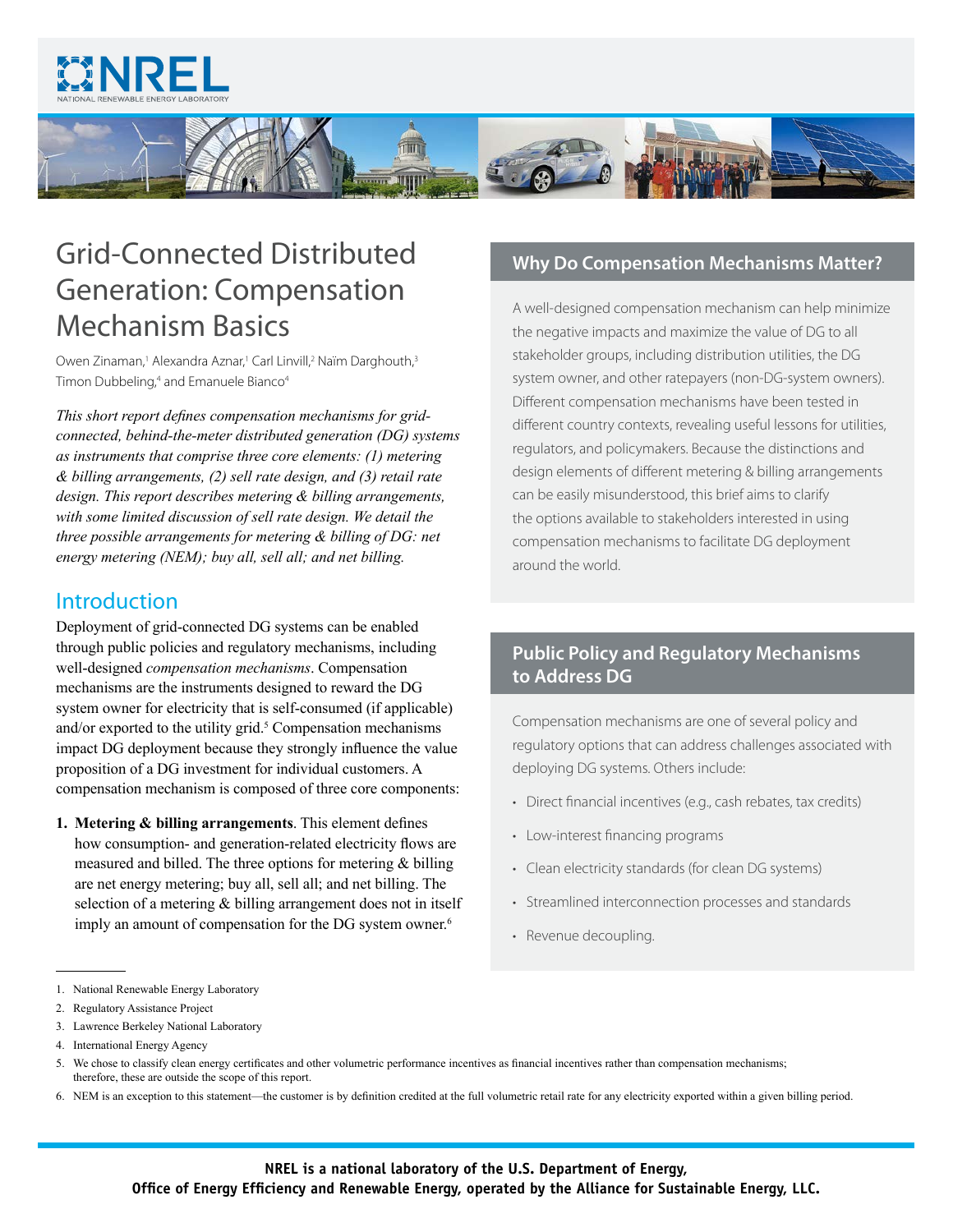- **2. Sell rate design.** This element defines the exact level of compensation a DG system owner receives for electricity exported from the DG system to the utility grid. The sell rate applies to distinct quantities, depending on the metering  $\&$ billing arrangement selected (this will be described in more detail below). Sell rates can be static, remaining fixed over the length of an interconnection contract. They can also be more dynamic in nature, changing with time or by location with various degrees of granularity.
- **3. Retail rate design.** This component defines the retail tariff structure and exact purchase rates the DG system owner must pay for electricity from the grid, and thus which costs the DG system owner can avoid if they self-consume the electricity produced by their DG system.<sup>7</sup>

## **COMPENSATION MECHANISM COMPONENTS AND OPTIONS**

### METERING & BILLING ARRANGEMENTS

• NEM • Buy all, sell all • Net billing

## SELL RATE DESIGN

• Static rates • Dynamic rates

## RETAIL RATE DESIGN

Large diversity of options

Figure 1. Primary compensation mechanism components

Other important components of any compensation mechanism include:

*Contract length:* The contract length specifies how long the DG system owner and utility will participate in a specific compensation arrangement.

*Crediting terms:* These terms define whether compensation is granted as bill credit (either in currency or kilowatt-hours) or directly as cash payments. Crediting terms determine the extent to which credit can be carried over between billing cycles and the circumstances under which credits might expire and/or cash payments are paid to the DG system owner.

## **Who Is Affected When a Customer Installs DG?**

Installing a DG system can have financial implications for utilities and ratepayers in addition to system owners. Utilities often experience lost electricity sales under metering & billing arrangements that allow DG system owners to selfconsume electricity prior to export (i.e., NEM and net billing). Self-consumption allows DG system owners to reduce or eliminate the variable charge portion of their electricity bills. This may lead to an underrecovery of the utility's fixed costs because utilities often recover some of the costs incurred for maintaining the network from the volumetric energy charge component of their electricity tariff.

DG systems may also lead to an increase or decrease in required utility grid infrastructure investments. If additional investments are warranted, utilities may pass these costs on to customers through rate increases. If investments can be deferred or avoided, rates may decrease.

The net effect of DG adoption on nonadopting customers therefore depends on the entire set of costs and benefits caused by DG adoption. If the net effect of DG adoption is determined to be a net cost, then nonadopting customers may experience an increase in their bills. This outcome is sometimes called cross-subsidization or cost shifting because DG adoption sometimes shifts costs onto nonadopting customers.

A well-designed compensation mechanism mitigates negative effects, reinforces positive effects, and supports the full and fair value of DG to distribution utilities, DG system owners, and non-DG-owning ratepayers.

*System size cap:* A system size cap sets the maximum individual system size that can participate under a given compensation scheme. The cap can be capacity-based (kilowatts) or percentage-based (e.g., 120% of annual consumption).

*Credit reconciliation period:* A predetermined time at which a customer's banked kilowatt-hour (kWh) credits expire (if under net energy metering).

*Netting frequency:* If the system owner consumes DG electricity, netting frequency is the time period under which DG production and customer electricity consumption are summed and measured for billing purposes.

<sup>7.</sup> Retail rate design has been extensively documented in the literature and will not be discussed in this report. Lazar and Gonzalez (2015) and Linvill, Shenot, and Lazar (2013) provide background on this important aspect of compensation mechanism design.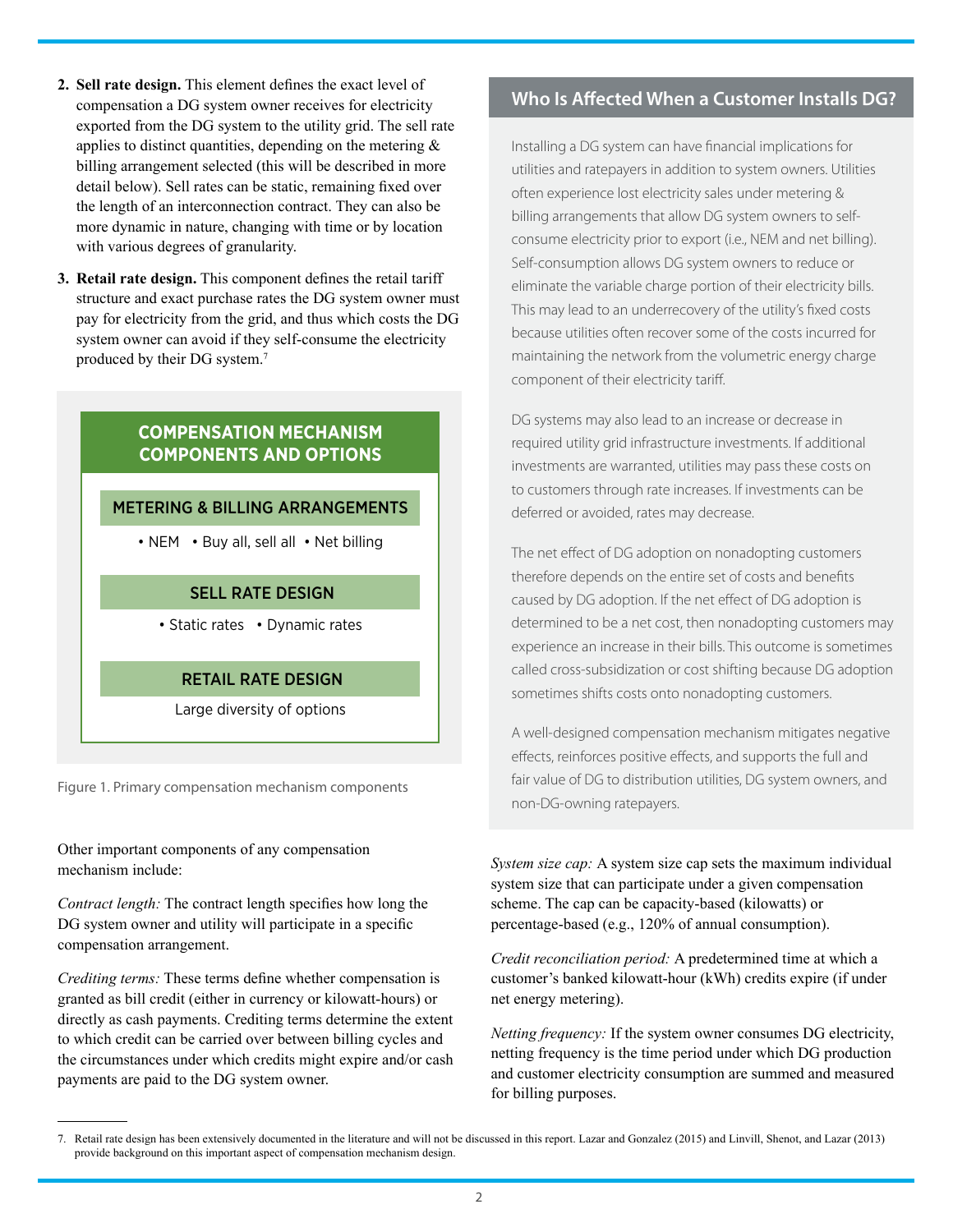Tools and models are available to help customers understand the value proposition of a DG system given a particular compensation mechanism. One such example is the System Advisor Model, or SAM (*<https://sam.nrel.gov>*), a techno-economic tool developed by the National Renewable Energy Laboratory (NREL). SAM can help decision makers analyze cost, performance, and financing of any grid-connected DG. SAM simulates individual systems and calculates a variety of metrics for a given DG system, including the levelized cost of energy, net present value, and simple payback period. SAM can model the impact of net energy metering; buy all, sell all; and net billing on the aforementioned metrics over a range of static and dynamic sell rates and retail rate structures.

# Metering & Billing Arrangements for DG

This report describes the metering  $\&$  billing arrangement schemes for DG compensation mechanisms. While there is undoubtedly a diversity of terminology and parlance around compensating DG, **we assert that there are effectively only three types of metering & billing arrangements: net energy metering; buy all, sell all; and net billing.** Public policies can specify the exact type of metering  $&$  billing arrangement a utility must offer, or provide latitude and guiding principles for regulators or utilities to decide. While an individual DG system owner can only utilize a single metering  $&$  billing arrangement, programs

can provide more than one option. Specific customer types or system size specifications can be assigned distinct metering & billing arrangements, or multiple options can be offered to all or specific customer types. This document walks readers through the distinctions between metering  $\&$  billing arrangements so that decision makers are empowered to make informed decisions on compensating distributed generation.

# **1. Net Energy Metering**

Net energy metering, often referred to as net metering, allows a DG system owner who is generating more electricity than they are consuming to export that excess energy to the utility grid, receiving a credit in kilowatt-hours. The credit can be applied to offset consumption of electricity within the current billing cycle (e.g., one month) and often in future billing cycles as well. The DG system owner is billed for *net* energy consumption during a billing cycle (i.e., what the system owner consumes during the billing cycle, less what the DG system generates during the same period). In practice, the DG system owner's consumption meter is allowed to spin backward when the DG system is generating more than the system owner is using, decreasing the meter's measurement of the system owner's net kilowatt-hour consumption. NEM requires either a single bidirectional meter (with an optional export validation meter, if gross generation measurements are desired<sup>8</sup>) or two unidirectional meters (see [Figure 2](#page-2-0)).



<span id="page-2-0"></span>Figure 2. NEM schematic

8. Gross generation measurements for DG systems are often desired to inform: distribution network planning and investment strategies for utilities, goal tracking (i.e., progress toward clean energy generation targets), and/or validation of claimed levels of production to provide financial incentives (i.e., clean energy certificates).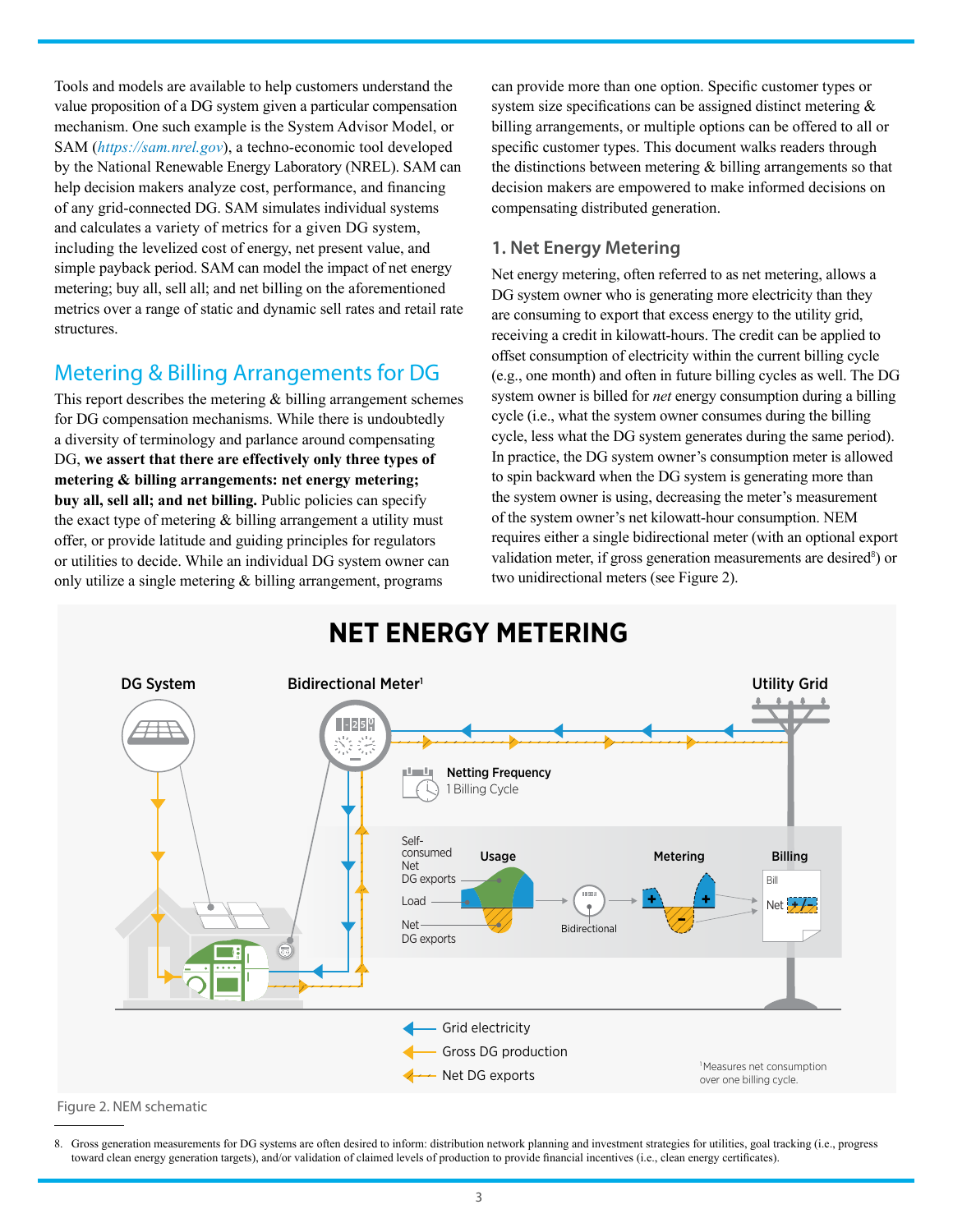#### Table 1. NEM Summary

| <b>Net Energy Metering</b>                                                          |                                                                                                                                                                                                                                                                                                                                                                                                                                                                                                                                                      |  |  |
|-------------------------------------------------------------------------------------|------------------------------------------------------------------------------------------------------------------------------------------------------------------------------------------------------------------------------------------------------------------------------------------------------------------------------------------------------------------------------------------------------------------------------------------------------------------------------------------------------------------------------------------------------|--|--|
| Is self-consumption allowed<br>in this scheme?                                      | Yes                                                                                                                                                                                                                                                                                                                                                                                                                                                                                                                                                  |  |  |
| <b>Netting frequency</b>                                                            | Billing cycle <sup>a</sup>                                                                                                                                                                                                                                                                                                                                                                                                                                                                                                                           |  |  |
| Are kilowatt-hour banked<br>within billing periods?                                 | Yes. Kilowatt-hours exported to the grid can be applied to consumption at other times within the billing cycle.<br>Under NEM, the grid is effectively used as a bank for kilowatt-hours within the billing cycle.                                                                                                                                                                                                                                                                                                                                    |  |  |
| Can kWh credits and monetary<br>credits be carried over between<br>billing periods? | Allowing for the inter-month banking of kilowatt-hours is quite common for NEM programs. However, it is not<br>an absolute requirement to implement NEM. Kilowatt-hour credits could hypothetically expire at the end of<br>each billing cycle. This would still constitute NEM as long as banking within each billing cycle is allowed.                                                                                                                                                                                                             |  |  |
| What quantities are being<br>measured and billed/credited?                          | Net consumption over the billing cycle is measured. Excess kWh credits are commonly allowed to be carried<br>over and applied to future billing cycles (this quantity must be tracked by the utility billing department).                                                                                                                                                                                                                                                                                                                            |  |  |
| Do credits expire?                                                                  | This depends on the exact NEM design specifications. In some cases, the kWh credits never expire, though it<br>is more common for them to expire after a finite number of billing cycles (e.g., 12 months) or at the end of a<br>calendar year, after which they are either forfeited or credited at a predetermined net excess generation rate,<br>usually between zero and the full retail electricity rate.                                                                                                                                       |  |  |
| How much is DG production<br>worth to the customer?                                 | If a kWh is self-consumed, it is implicitly worth the customer's full retail rate. If a kWh is banked and applied as<br>credit at a later time, it is also implicitly worth the full retail rate. If a banked kWh expires (e.g., after 12 months),<br>it may be credited at the predetermined net excess generation rate. If a DG system owner is on a time-of-use<br>rate, $\frac{b}{c}$ DG is implicitly compensated at the applicable rate at the time the generation occurs, and could be<br>worth more during times of high electricity demand. |  |  |

a. To our knowledge, there is one exception to this design aspect. Denmark offers what they term a "net-energy-metering" arrangement; however, netting is performed on an hourly basis, after which any net excess generation is converted into credit at a predefined sell rate. While the Danish refer to this arrangement as net energy metering, under the definitions set forth in this report, we would refer to this as net billing with an hourly netting frequency. Regardless of the exact nomenclature, the Danish approach appears to be a metering & billing arrangement that combines elements of both net energy metering and net billing.

b. Under time-of-use (TOU) rates, kWh credits generated in a given TOU period are netted to consumption in the corresponding period.

#### <span id="page-3-0"></span>Table 2. Benefits and Challenges of NEM

| <b>Benefits</b>                                                                                                                                                                                                                                                                                                                                                                                         | <b>Challenges</b>                                                                                                                                                                                                                                                                                                                                                                                                                                                                                                                                                                                                                                                                                                                                                                                            |
|---------------------------------------------------------------------------------------------------------------------------------------------------------------------------------------------------------------------------------------------------------------------------------------------------------------------------------------------------------------------------------------------------------|--------------------------------------------------------------------------------------------------------------------------------------------------------------------------------------------------------------------------------------------------------------------------------------------------------------------------------------------------------------------------------------------------------------------------------------------------------------------------------------------------------------------------------------------------------------------------------------------------------------------------------------------------------------------------------------------------------------------------------------------------------------------------------------------------------------|
| • NEM is a relatively simple mechanism<br>for both DG system owners and utilities<br>to understand and implement.<br>• NEM does not require significant<br>regulatory changes; it can easily be<br>incorporated on top of existing retail<br>electricity rates.<br>• NEM can often use existing metering<br>infrastructure, so it does not typically<br>require the purchase of an additional<br>meter. | • NEM is often considered an imprecise instrument for compensating excess generation<br>because the retail rate may not reflect the value of the DG electricity to the utility.<br>• Because it requires self-consumption of electricity prior to export, NEM leads to reduced<br>utility sales.<br>• Utilities may suffer revenue sufficiency issues if the retail rate paid to customers for excess<br>generation is higher than the actual DG value. This challenge is negligible at low levels of<br>DG adoption but may materialize as adoption levels increase (Bird et al. 2013).<br>• Non-DG-system owners may experience retail rate increases if DG deployment increases<br>utility costs and/or reduces utility electricity sales. Again, this may be negligible at low<br>levels of DG adoption. |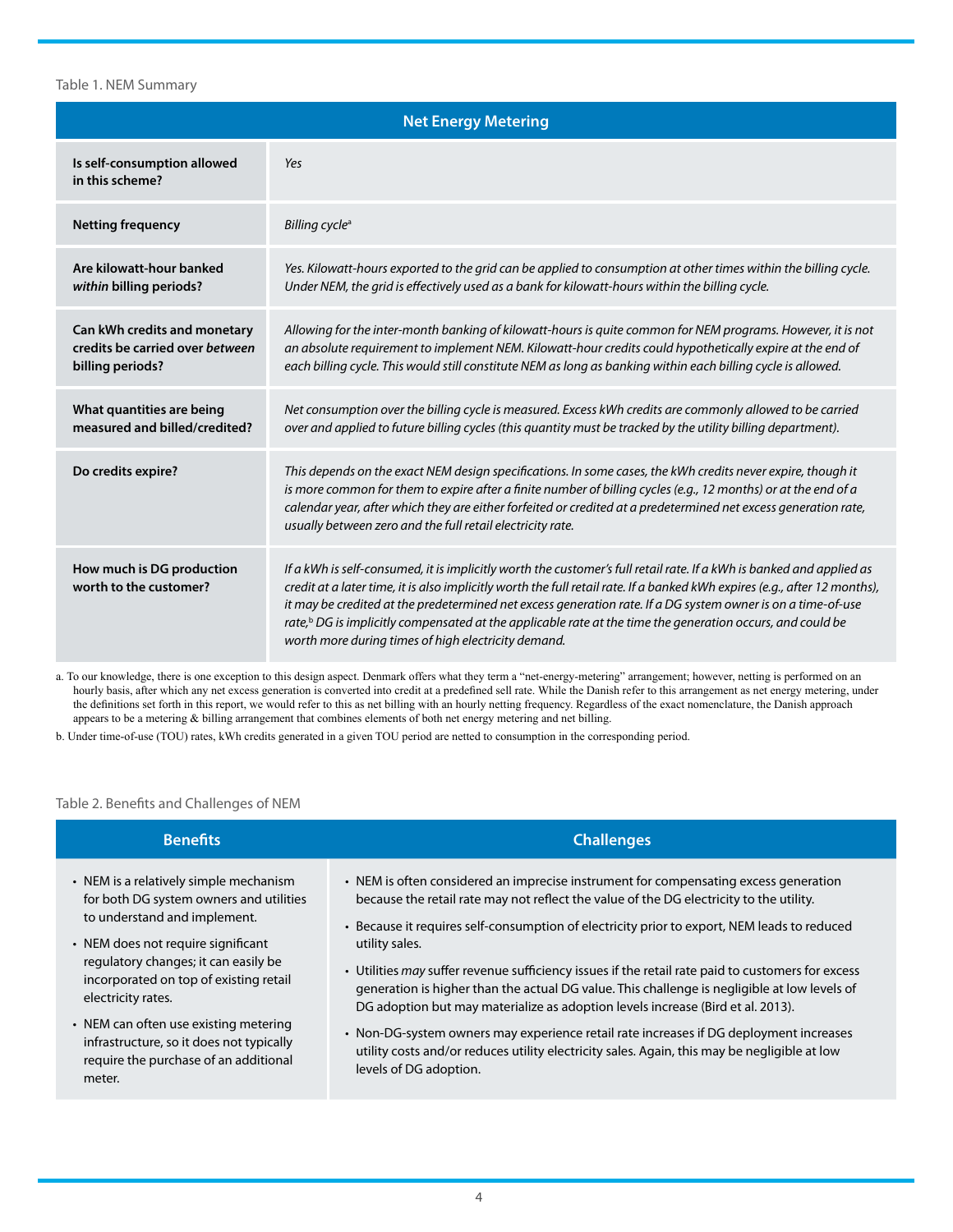### **What About Feed-in Tariffs?**

In the context of DG, we define a feed-in tariff (FiT) as a predetermined sell rate for electricity that is fed back into the grid. In practice, it is often (but not always) associated with a buy-all, sell-all scheme. *It is not a metering & billing arrangement in itself.* The term FiT has been used to describe both buy-all, sellall and net-billing arrangements. In some settings, FiT policies have remained the same in name, but over time have shifted from buy-all, sell-all to net-billing schemes (often in concert with lowering the FiT sell rate below the retail rate of electricity). Germany is an example of this dynamic: the country's original

A DG system owner under NEM is able to "bank" kilowatthours *within* a billing cycle, as the meter only reports net consumption at the end of the billing cycle. During a billing cycle (e.g., a month), a DG system owner's produced electricity may exceed electricity consumed from the grid; in this case, DG system owners can typically bank those credits *between* billing cycles (i.e., carry the balance forward to the next billing cycle). These credits can be banked indefinitely, or may expire at a predetermined time (often referred to as the "credit reconciliation period," defined above) and be credited at a predetermined sell

solar feed-in-tariff policy provided customers with sell rates above the retail rate under a buy-all, sell-all scheme but has evolved to allow for self-consumption (and offer lower rates for exported energy). Australia refers to its DG policy as a FiT, offering both a "net-FiT" (i.e., net-billing) and a "gross FiT" (i.e., buy-all, sell-all) option. In an effort to create clear and unambiguous distinctions between the three metering & billing arrangements, we have chosen to omit use of the term "feed-in tariff" throughout this report.

rate (oftentimes lower than the retail rate), depending on the specific NEM program.

NEM provides benefits to various stakeholders but also poses challenges, as outlined in [Table 2.](#page-3-0)

#### **2. Buy All, Sell All**

A buy-all, sell-all arrangement offers a standard sell rate to a DG system owner for *all* of the DG electricity they generate. Buy-all, sell-all schemes commonly offer a fixed long-term



# **BUY ALL, SELL ALL**

#### <span id="page-4-0"></span>Figure 3. Buy-all, sell-all schematic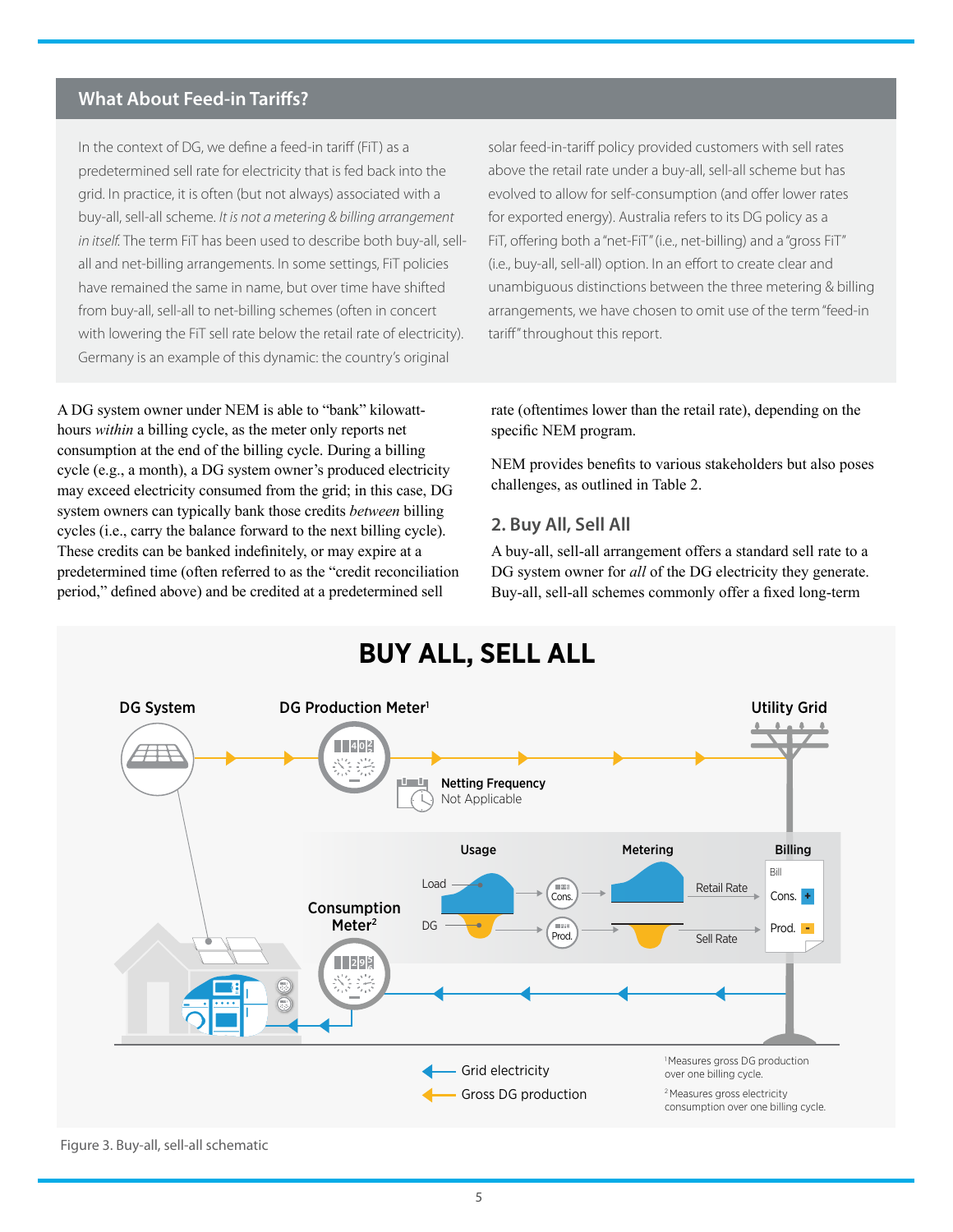#### Table 3. Buy-All, Sell-All Summary

| <b>Buy All, Sell All</b>                                                           |                                                                                                                                                                                                                                   |  |  |
|------------------------------------------------------------------------------------|-----------------------------------------------------------------------------------------------------------------------------------------------------------------------------------------------------------------------------------|--|--|
| Is self-consumption allowed<br>in this scheme?                                     | No                                                                                                                                                                                                                                |  |  |
| <b>Netting frequency</b>                                                           | Consumption and production are not physically netted, so netting frequency is not an applicable design element<br>to consider. However, these quantities are financially netted (typically at distinct values) on customer bills. |  |  |
| Are kilowatt-hours banked<br>within billing periods?                               | <b>No</b>                                                                                                                                                                                                                         |  |  |
| Can kWh credits or monetary<br>credits be carried over<br>between billing periods? | Kilowatt-hour credits are not granted under a buy-all, sell-all scheme. If a utility bill credit is granted, it can likely<br>be carried over, depending on the specific crediting terms.                                         |  |  |
| What quantities are being<br>measured and billed/<br>credited?                     | 1) Gross consumption over the billing cycle is measured. There is no difference in consumption measured and<br>billed between pre-and post-DG system ownership.<br>2) Gross DG production over the billing cycle is measured.     |  |  |
| Do credits expire?                                                                 | If a utility credit for exported DG is granted rather than a direct cash payment, it may or may not expire based<br>on the specific crediting terms.                                                                              |  |  |
| How much is DG production<br>worth to the customer?                                | The kilowatt-hours generated by the DG system are compensated at a predetermined sell rate (either fixed<br>or dynamic).                                                                                                          |  |  |

#### Table 4. Benefits and Challenges of Buy-All, Sell-All Mechanisms

| <b>Benefits</b>                                                                                                                                                                                                                              | <b>Challenges</b>                                                                                                                                       |
|----------------------------------------------------------------------------------------------------------------------------------------------------------------------------------------------------------------------------------------------|---------------------------------------------------------------------------------------------------------------------------------------------------------|
| • Buy-all, sell-all mechanisms provide simple and predictable value propositions<br>to both DG system owners and utilities over an agreed-upon contract length.<br>• Because buy-all, sell-all mechanisms do not change customer electricity | • If the value of DG is not well understood, buy-<br>all, sell-all mechanisms can potentially over- or<br>undercompensate DG system owners, potentially |
| consumption patterns, there is less of an incentive for utilities to attempt to<br>recover costs through additional fixed charges. Cross-subsidization issues are                                                                            | leading to cost-shifting if buy-all, sell-all program<br>costs are fully passed through to the consumer.                                                |
| also minimized for this reason.                                                                                                                                                                                                              | • If a buy-all, sell-all mechanisms rate is lower than the                                                                                              |
| · Buy-all, sell-all mechanisms do not require retail rate redesign.                                                                                                                                                                          | retail rate (a very common practice), customers may<br>be incentivized to illegally wire their DG system to                                             |
| • Buy-all, sell-all prices can be adjusted throughout the lifetime of a program                                                                                                                                                              | self-consume electricity instead of exporting it all                                                                                                    |
| for new customers to steer the market toward the desired level of DG                                                                                                                                                                         | to the utility grid, potentially leading to traditional                                                                                                 |
| deployment.                                                                                                                                                                                                                                  | revenue sufficiency and cross-subsidization issues. <sup>a</sup>                                                                                        |

a. This scenario would effectively result in a metering & billing arrangement of net billing with net exports rewarded at the sell rate. Illegal wiring is perhaps more likely in settings where utility enforcement is unlikely. There are a range of processes and technologies available to decrease the likelihood of this outcome.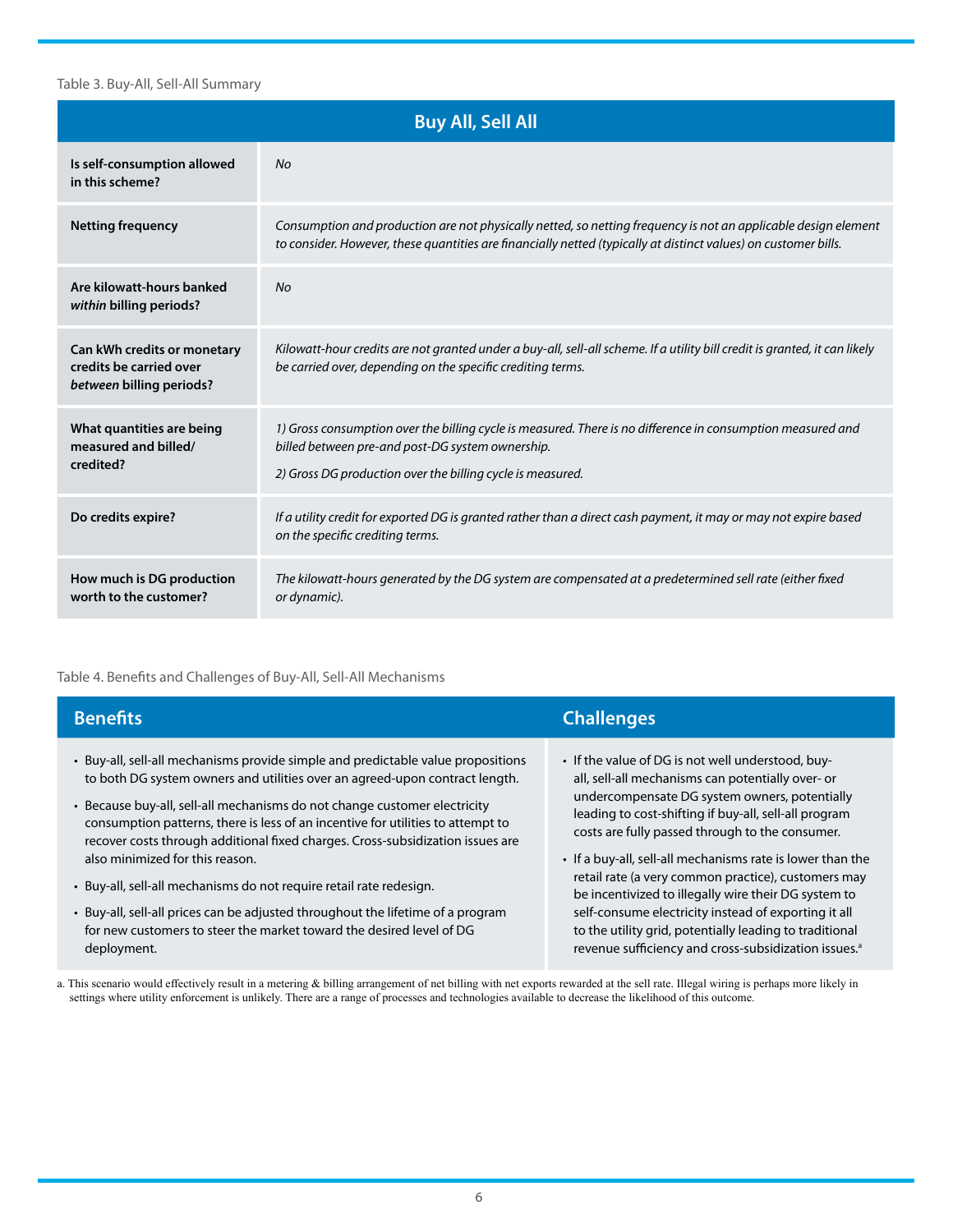contract price for energy exports. Unlike NEM, buy-all, sell-all customers do not physically consume the electricity their DG systems produce.<sup>9</sup> A buy-all, sell-all customer continues to be billed for all the electricity they consume at the applicable retail rate, independent of electricity generated by their DG system. The DG system exports all electricity directly to the utility grid, and the system owner is compensated at a predetermined and typically fixed sell rate either through utility bill credits or in cash. In other words, in a buy-all, sell-all scheme, the DG system owner continues to buy all electricity from the utility and sell all electricity produced by the DG system to the utility.

While buy-all, sell-all sell rates are typically set at a fixed volumetric rate, a dynamic (nonfixed) sell rate can also be applied. These more dynamic sell rates may include TOU pricing or even more granular energy market pricing schemes. There are many approaches to setting a fixed or dynamic sell rate for exported generation.<sup>10</sup> The level at which the sell rate is set will influence the value proposition for the customer, which will impact DG deployment levels.

A buy-all, sell-all scheme requires a DG production meter in addition to the pre-existing consumption meter (see [Figure 3](#page-4-0)).

Buy-all, sell-all arrangements provide benefits to various stakeholders but also pose challenges, as outlined in Table 4.

#### **3. Net Billing**

In net billing, a DG system owner can consume electricity generated by their DG system in real time and export any generation in excess of on-site consumption to the utility grid. In this way, net billing is akin to NEM. However, under net billing, banking of kilowatt-hours within a billing cycle to offset future consumption is not allowed—in fact, credits are not granted in kilowatt-hour terms at all. Rather, all net energy exports are metered and credited at a predetermined sell rate the moment they are injected into the grid.

If, at any point the customer is generating more electricity than they are using on-site, then the customer is *net exporting* injecting electricity into the grid. A net electricity export meter



# **NET BILLING**

<span id="page-6-0"></span>Figure 4. Net billing schematic

<sup>9.</sup> In the event that a shift in policy begins to allow self-consumption with a buy-all, sell-all scheme (this is often done in concert with lowering the sell rate below the retail rate to encourage self-consumption), under the definitions set forth in this paper, we would refer to such an arrangement as net billing.

<sup>10.</sup> See, e.g., Couture et al. (2010).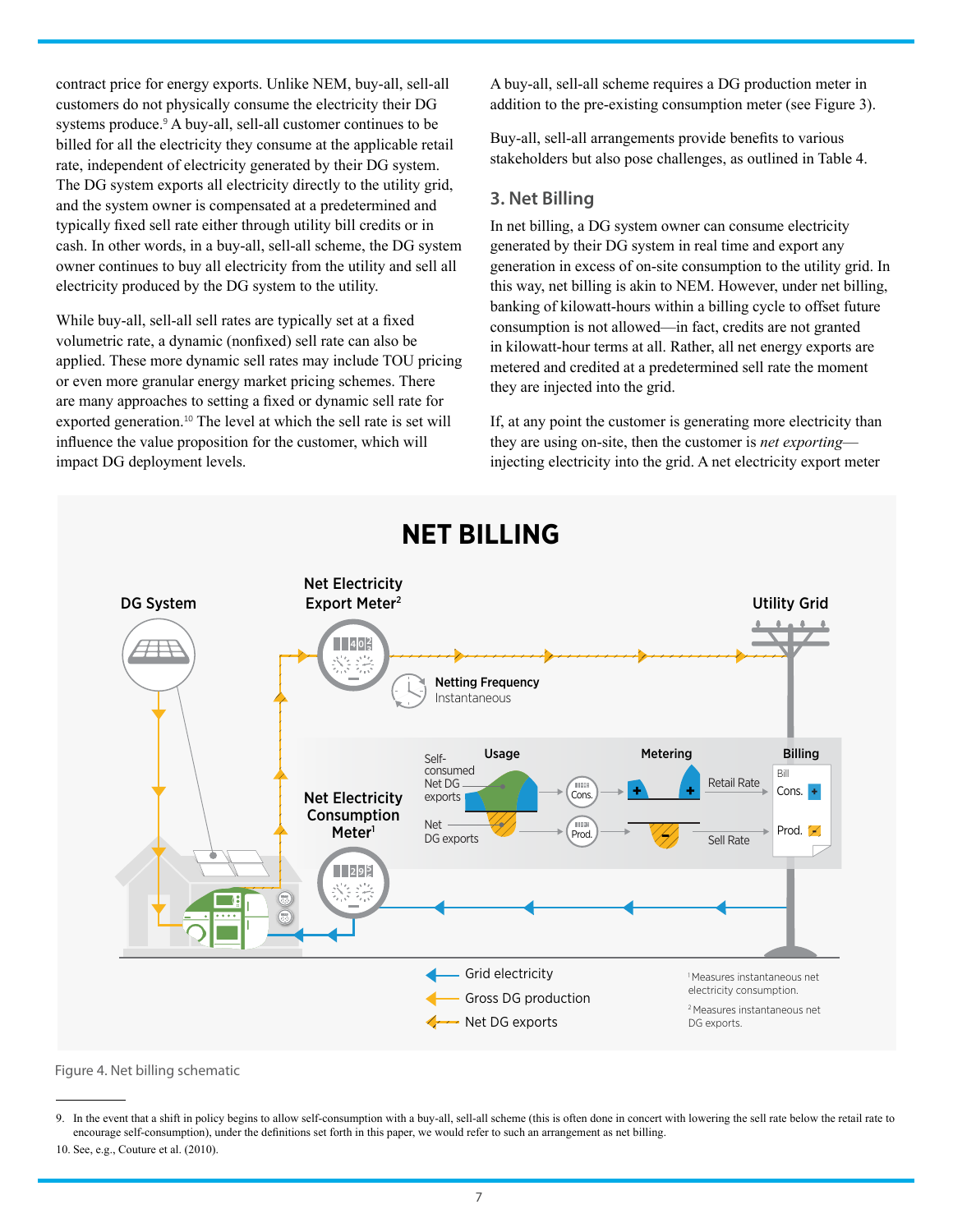

Figure 5. Determining the relative value of a DG system

Note: Noneconomic drivers to deploy DG also exist, including desire for self-supply or backup power, environmental stewardship, support for local small- and medium-sized enterprises, and others.

would then spin forward, measuring the injected kilowatt-hours, and the customer would receive a predetermined sell rate for this exported electricity. Similarly, if at any point the customer is using more electricity than they are producing, then the customer is *net consuming* and drawing electricity from the grid. A net electricity consumption meter would then spin forward, measuring the electricity being drawn from the grid, and the customer would pay the applicable retail rate for this energy. Neither the net electricity export meter nor the net electricity consumption meter have the ability to "spin backward" during a billing cycle under net billing—the meters can only spin forward when measuring net consumption and net exports in real time. These quantities are measured in real time and billed/credited separately at the end of the billing cycle.

A DG system owner's meter(s) must at least record (1) real-time *net* electricity consumption, and (2) real-time *net* electricity exports. This can be done with either a single smart meter or with two separate meters. [Figure 4](#page-6-0) portrays net billing with two meters for illustrative purposes.

Net billing provides benefits to various stakeholders but also poses challenges, as outlined in Table 6.

# Determining DG Value

At the heart of designing a compensation mechanism lies two questions: What is the value proposition of DG to the utility and ratepayers, and how does it change over time? Is the average level of DG compensation greater than, equal to, or less than

# **What Is a "Value of Solar" Rate?**

A Value of Solar (VoS) rate is a sell rate that a solar DG system owner receives for exported DG electricity that is designed to reflect the value of the electricity to the utility or to society. *VoS is not in itself a metering & billing arrangement or compensation mechanism.* Rather, it is a *sell rate* that can be applied to either:

- Net excess generation credit for NEM scheme
- Sell rate for buy all, sell all
- Sell rate for net billing.

A VoS rate is determined through a bottom-up calculation that accounts for the benefits and costs of the solar DG system to the grid. VoS sell rates may be locked in for a fixed contract length or can be revisited periodically to reflect changes in solar DG value over time. More granular value-based sell rates can also be implemented to reflect market conditions at specific times and locations. However, this granularity may add complexity to billing procedures and increase the perceived risk of a solar DG investment.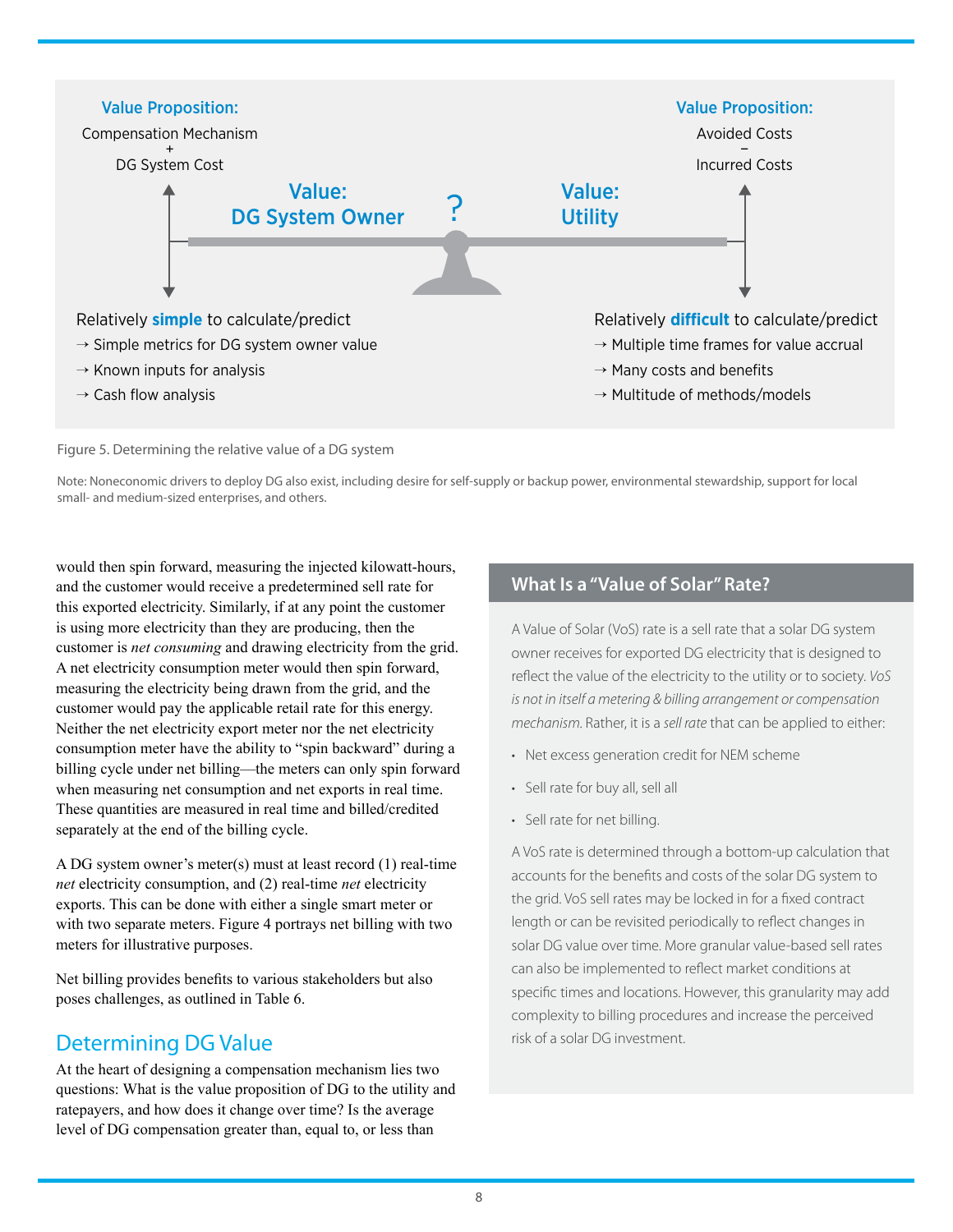#### Table 5. Net-Billing Summary

| <b>Net Billing</b>                                                                 |                                                                                                                                                                                                                                                                                                                      |  |  |  |
|------------------------------------------------------------------------------------|----------------------------------------------------------------------------------------------------------------------------------------------------------------------------------------------------------------------------------------------------------------------------------------------------------------------|--|--|--|
| Is self-consumption allowed in<br>this scheme?                                     | Yes                                                                                                                                                                                                                                                                                                                  |  |  |  |
| <b>Netting frequency</b>                                                           | Instantaneous <sup>a</sup>                                                                                                                                                                                                                                                                                           |  |  |  |
| Are kilowatt-hours banked within<br>billing periods?                               | No                                                                                                                                                                                                                                                                                                                   |  |  |  |
| Can kWh credits or monetary<br>credits be carried over between<br>billing periods? | Kilowatt-hour credits are not granted under a net-billing scheme. If utility credit for net exported DG is<br>granted rather than a direct cash payment, that credit can likely be carried over between billing cycles<br>(depending on the specific crediting terms).                                               |  |  |  |
| What quantities are being<br>measured and billed?                                  | 1) Instantaneous net consumption throughout the billing cycle is measured. The DG system owner pays<br>the applicable retail rate.<br>2) Instantaneous net exports throughout the billing cycle are measured. The DG system owner receives the<br>applicable sell rate, which is often but not always a static rate. |  |  |  |
| Do credits expire?                                                                 | If a utility credit for net exported DG is granted, rather than a direct cash payment, it may or may not expire<br>depending on the specific crediting terms.                                                                                                                                                        |  |  |  |
| How much is DG production<br>worth to the customer?                                | If a kWh is self-consumed in real time, it is implicitly worth the full retail rate. Any net exported kilowatt-<br>hours are compensated at the applicable sell rate, which is typically less than the retail rate.                                                                                                  |  |  |  |

a. A more precise—but also more esoteric—definition of net billing would be a self-consumption metering & billing arrangement *where the netting frequency is less than the billing cycle*. In practice, net-billing arrangements nearly always have an instantaneous netting frequency.

#### Table 6. Benefits and Challenges of Net Billing

| <b>Benefits</b>                                                                                                                                                                                                                                                                                                                                                                                  | <b>Challenges</b>                                                                                                                                                                                                                                                                                                                                                                                                                              |
|--------------------------------------------------------------------------------------------------------------------------------------------------------------------------------------------------------------------------------------------------------------------------------------------------------------------------------------------------------------------------------------------------|------------------------------------------------------------------------------------------------------------------------------------------------------------------------------------------------------------------------------------------------------------------------------------------------------------------------------------------------------------------------------------------------------------------------------------------------|
| • Net billing allows for a more precise approach to<br>compensating electricity being injected into the grid<br>relative to NEM because the sell rate for exported<br>electricity can be set to match the value to the utility.<br>• Net billing can encourage self-consumption (particularly<br>by setting sell rates as less than retail rates), if desired by<br>regulators and policymakers. | • Because net billing requires self-consumption of electricity prior to export,<br>it can lead to lost utility sales.<br>• Utilities may suffer revenue sufficiency issues if the net export rate paid to<br>customers for excess generation is higher than the actual DG value. This<br>challenge is negligible at low levels of distributed generation penetration<br>but may materialize as penetration levels increase (Bird et al. 2013). |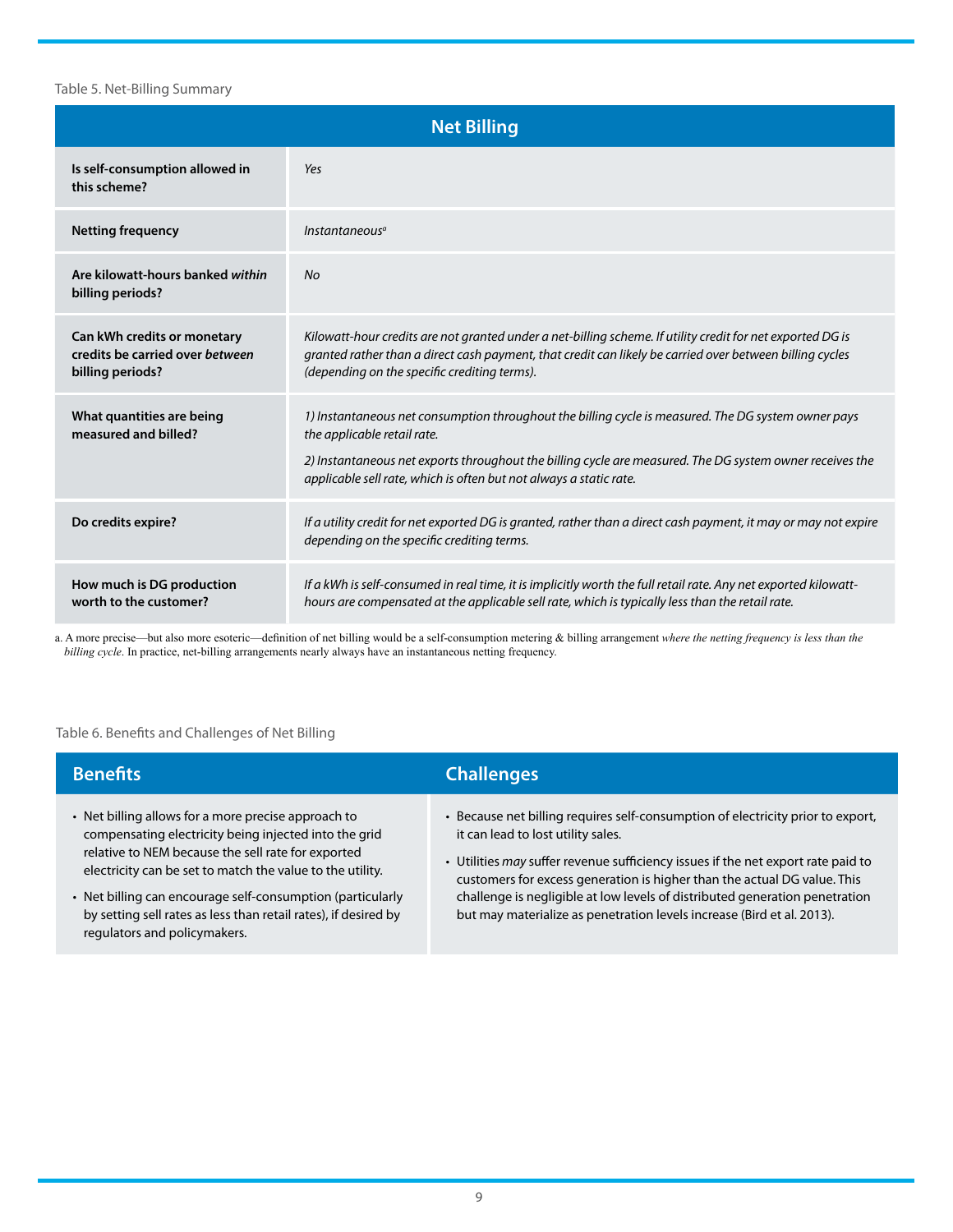## Table 7. Summary of Metering & Billing Arrangements

|                                                         | <b>Net Energy Metering</b>                                                                                                | <b>Buy All, Sell All</b>                                                                                                   | <b>Net Billing</b>                                                                                                               |
|---------------------------------------------------------|---------------------------------------------------------------------------------------------------------------------------|----------------------------------------------------------------------------------------------------------------------------|----------------------------------------------------------------------------------------------------------------------------------|
| <b>Self-Consumption Allowed</b>                         | Yes                                                                                                                       | <b>No</b>                                                                                                                  | Yes                                                                                                                              |
| <b>Netting Frequency</b>                                | <b>Billing Cycle</b>                                                                                                      | <b>Billing Cycle</b>                                                                                                       | Instantaneous                                                                                                                    |
| <b>Quantities Measured</b><br>and Billed                | 1) Net consumption over the<br>billing cycle<br>2) Net excess kWh credits to be<br>compensated or banked                  | 1) Gross consumption over<br>the billing cycle<br>2) Gross DG production over<br>the billing cycle                         | 1) Instantaneous net consumption<br>throughout the billing cycle<br>2) Instantaneous net exports<br>throughout the billing cycle |
| <b>Sell Rate Applicability</b>                          | Accrued net excess generation<br>credits that have expired after<br>credit reconciliation period                          | Gross DG production                                                                                                        | Instantaneous DG exports                                                                                                         |
| <b>Value of DG to Customer</b>                          | • Retail rate for self-consumption<br>and exported generation<br>• Sell rate for expired net excess<br>generation credits | • Sell rate for gross DG<br>production                                                                                     | • Retail rate for instantaneous<br>self-consumption<br>• Sell rate for instantaneous net<br>DG exports                           |
| <b>Intra-Billing Cycle Banking</b><br>of Kilowatt-Hours | Yes                                                                                                                       | <b>No</b>                                                                                                                  | No                                                                                                                               |
| <b>Key Benefits</b>                                     | Simplicity                                                                                                                | No reduced sales for utility<br>Potential for more precise<br>compensation for DG<br>production                            | Potential for more precise<br>compensation for net injections<br>Can encourage self-<br>consumption (if desired)                 |
| <b>Challenges</b>                                       | Reduced utility sales<br>Retail rate compensation may<br>not be aligned with DG value                                     | Customers may illegally wire<br>for self-consumption if more<br>economically desirable and<br>utility enforcement unlikely | Reduced utility sales                                                                                                            |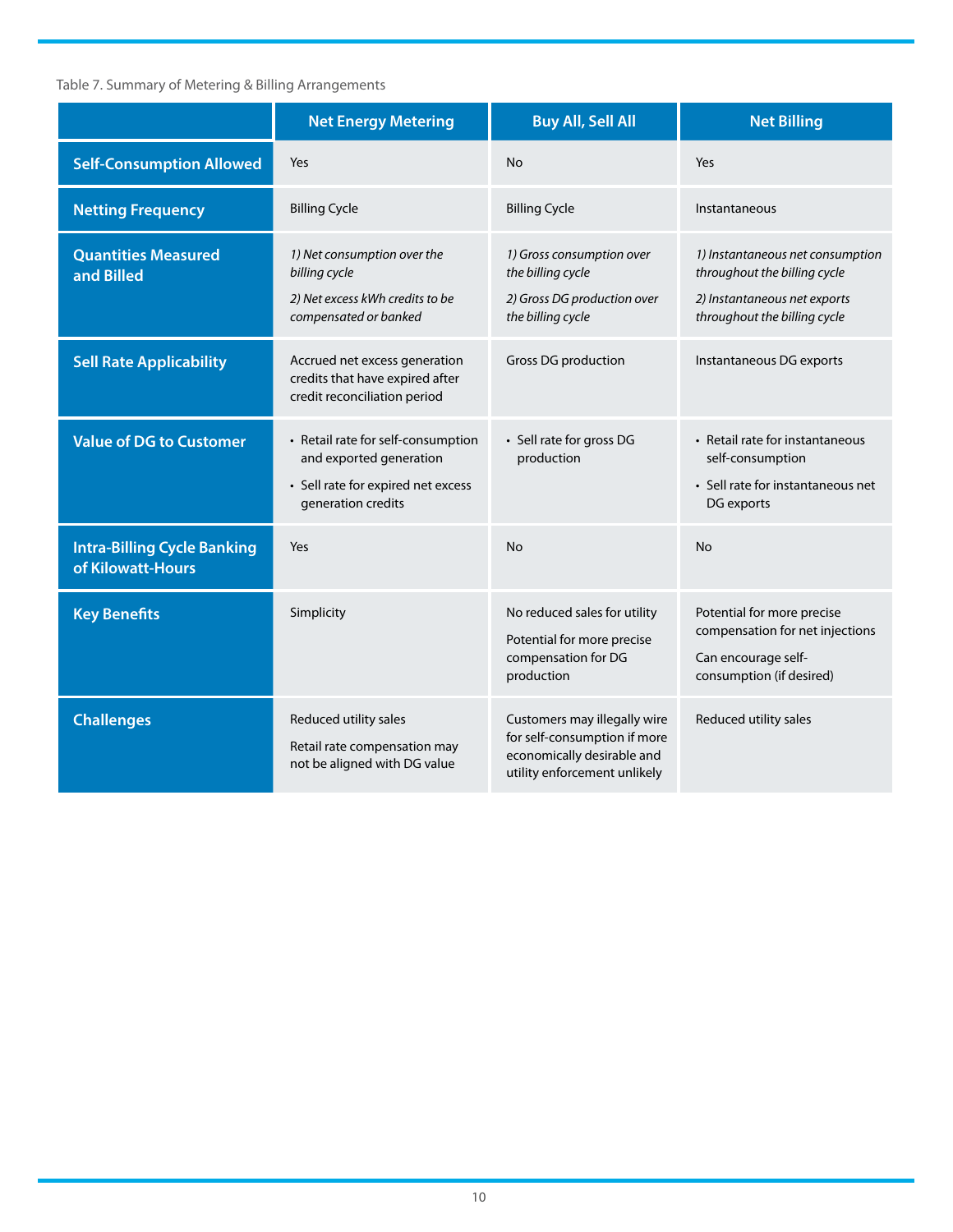the value of DG to the utility? These questions can be quite challenging to answer. On the one hand, the metering  $\&$  billing arrangements, the sell rate, the retail rate of electricity, and the DG system costs are known, and hence an average compensation level for DG can be estimated based on generation from the DG system and customer load profiles. However, from the utility perspective, the avoided costs less the incurred costs of a DG system are more difficult to quantify (Figure 5) and may be realized over different time frames.

When assessing utility impacts and cost shifting, it is essential to do so from both short-term and long-term perspectives because the benefits of DG are not always realized immediately. In many circumstances, short-term rate increases resulting from reduced electricity sales can be followed by longer-term decreases resulting from deferred or avoided investments and other DG benefits. The true long-term system value of DG systems may outweigh immediate-term cost shifting impacts (Woolf et al. 2016).

The sell rate for DG electricity exported to the grid can be higher or lower than the value of that electricity to the utility. The value of exported DG electricity to the utility is frequently not well understood, and utilities may overcompensate or undercompensate DG system owners. Overcompensation can exacerbate cost shifting to non-DG-system owners and can, in some cases, accelerate deployment; conversely, undercompensation can shift additional costs to DG system owners and potentially stymie DG deployment.

Given this complexity, it is critical that DG analyses that examine DG programs distinguish between short- and long-term impacts, and also consider different stakeholder perspectives to achieve a balanced and holistic understanding of DG impacts at large. There are numerous methodologies for quantifying DG costs and benefits (Denholm et al. 2014). As these methodologies evolve and technologies (e.g., communications, smart grid) advance, policymakers and regulators will glean more insight into DG's value to customers, utilities, and society.

# **References**

Bird, Lori, Joyce McLaren, Jenny Heeter, Carl Linvill, John Shenot, Rich Sedano, and Janine Migden-Ostrander. 2013. *Regulatory Considerations Associated with the Expanded Adoption of Distributed Solar.* NREL/TP-6A20-60613. Golden, CO: National Renewable Energy Laboratory. *[http://www.nrel.gov/docs/fy14osti/60613.pdf.](http://www.nrel.gov/docs/fy14osti/60613.pdf)* 

Couture, Toby D., Karlynn Cory, Claire Kreycik, and Emily Williams. 2010. *A Policymaker's Guide to Feed-in Tariff Policy Design*. NREL/ TP-6A2-44849. Golden, CO: National Renewable Energy Laboratory. *[http://www.nrel.gov/docs/fy10osti/44849.pdf.](http://www.nrel.gov/docs/fy10osti/44849.pdf)* 

Denholm, Paul, Robert Margolis, Bryan Palmintier, Clayton Barrows, Eduardo Ibanez, Lori Bird, and Jarett Zuboy. 2014. *Methods for Analyzing the Benefits and Costs of Distributed Photovoltaic Generation to the U.S. Electric Utility System*. NREL/TP-6A20-62447. Golden, CO: National Renewable Energy Laboratory. *[http://www.nrel.](http://www.nrel.gov/docs/fy14osti/62447.pdf) [gov/docs/fy14osti/62447.pdf.](http://www.nrel.gov/docs/fy14osti/62447.pdf)* 

Lazar, Jim, and Wilson Gonzalez. 2015. *Smart Rate Design for a Smart Future.* Montpelier, VT: Regulatory Assistance Project. *[http://www.](http://www.raponline.org/wp-content/uploads/2016/05/rap-lazar-gonzalez-smart-rate-design-july2015.pdf) [raponline.org/wp-content/uploads/2016/05/rap-lazar-gonzalez-smart](http://www.raponline.org/wp-content/uploads/2016/05/rap-lazar-gonzalez-smart-rate-design-july2015.pdf)[rate-design-july2015.pdf](http://www.raponline.org/wp-content/uploads/2016/05/rap-lazar-gonzalez-smart-rate-design-july2015.pdf).* 

Linvill, Carl, John Shenot, and Jim Lazar. 2013. *Designing Distributed Generation Tariffs Well: Fair Compensation in a Time of Transition.* Montpelier, VT: Regulatory Assistance Project. *[www.raponline.org/](http://www.raponline.org/document/download/id/6898/) [document/download/id/6898/](http://www.raponline.org/document/download/id/6898/).* 

Taylor, Mike, Joyce McLaren, Karlynn Cory, Ted Davidovich, John Sterling, and Miriam Makhyoun. 2015. *Value of Solar: Program Design and Implementation Considerations.* NREL/TP-6A20-62361. Golden, CO: National Renewable Energy Laboratory. *[http://www.nrel.gov/docs/](http://www.nrel.gov/docs/fy15osti/62361.pdf) [fy15osti/62361.pdf](http://www.nrel.gov/docs/fy15osti/62361.pdf).*

Woolf, Tim, Melissa Whited, Patrick Knight, Tommy Vitolo, and Kenji Takahashi. 2016. *Show Me the Numbers: A Framework for Balanced Distributed Solar Policies*. Prepared for Consumers Union. Cambridge, MA: Synapse Energy Economics. *[http://www.synapse](http://www.synapse-energy.com/project/show-me-numbers-framework-balanced-distributed-solar-policies)[energy.com/project/show-me-numbers-framework-balanced-distributed](http://www.synapse-energy.com/project/show-me-numbers-framework-balanced-distributed-solar-policies)[solar-policies](http://www.synapse-energy.com/project/show-me-numbers-framework-balanced-distributed-solar-policies).*